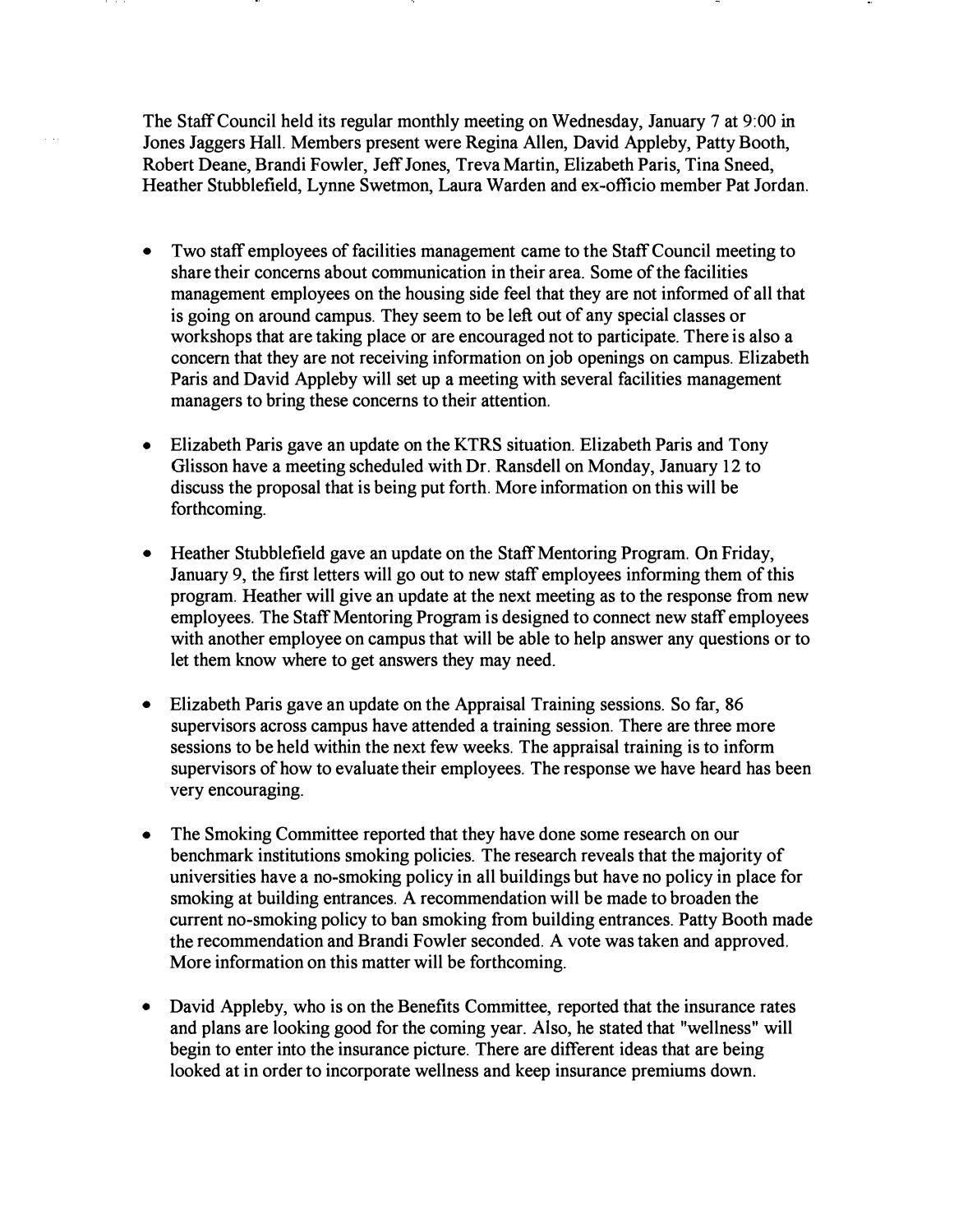- Pat Jordan, who is our Staff Regent, did not have anything major to report on but there would be a Board Meeting on January 23. No doubt, this meeting will deal mainly with the budget.
- Elizabeth Paris advised that the Budget Council has yet to meet because of the uncertainty of the State Budget. The temporary hiring freeze was discussed as well as possible budget cuts mandated by the State.

The meeting adjourned at 12:00.

The next Staff Council meeting will take place on February 4 at 9:00 in W AB conference room.

The Staff Council wants to hear from you. Do you have a question, concern or comment? You can now e-mail the Staff Council: staffcouncil@wku.edu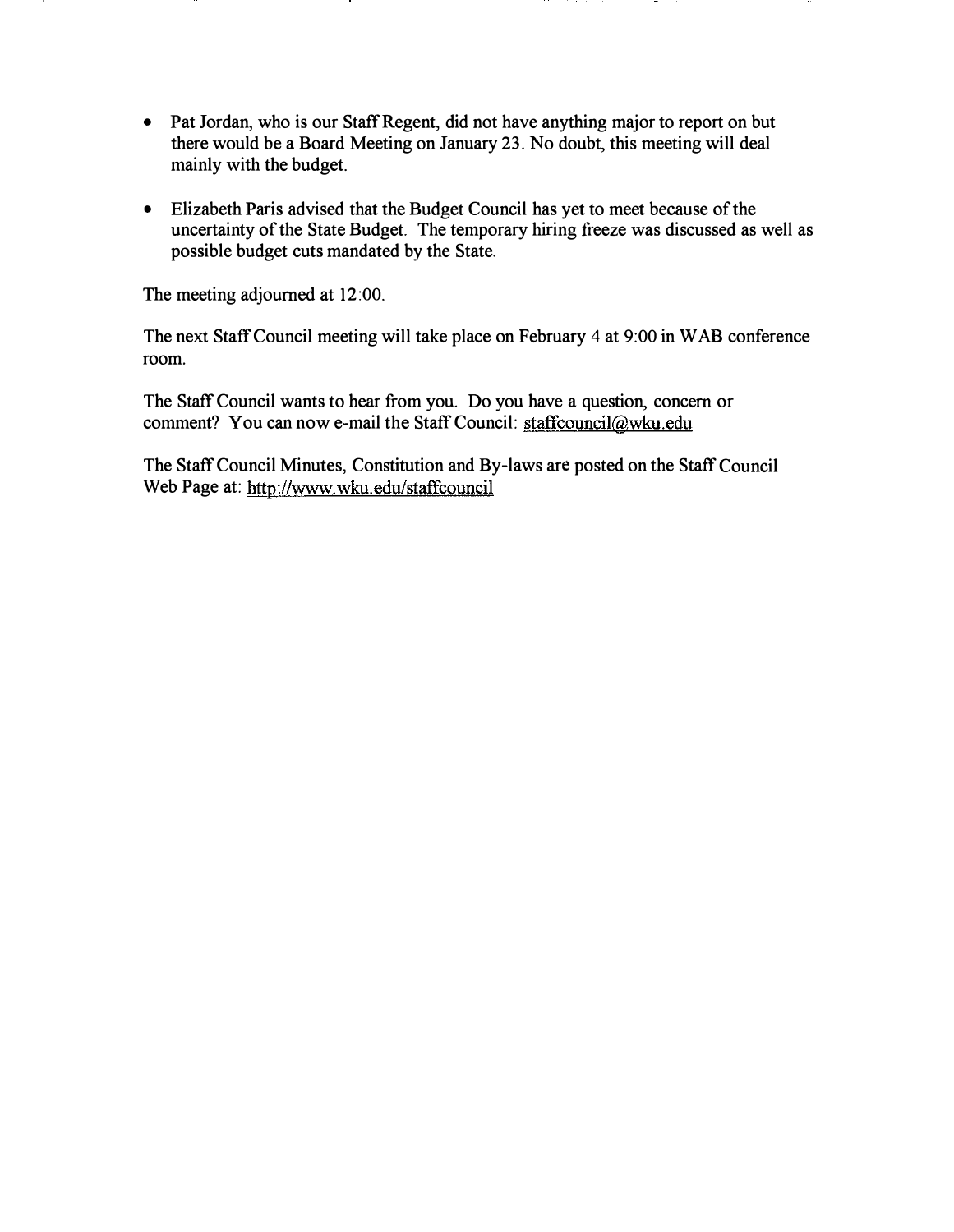Subject: March Staff Council Minutes Date: Fri, 05 Mar 2004 16:17:34-0600 From: Lynne Swetmon <lynne.swetmon@wku.edu> **Organization:** Western Kentucky University To: Staff-All <Staff-All@wku.edu>

The Staff Council held its regular meeting on Thursday, March 04, 2004 at 9:00 in Cravens 100. Members present were Regina Allen, David Appleby, Patty Booth, Robert Deane, Teresa Dunning, Brandi Fowler, Joy Gramling, Elizabeth Paris, Tina Sneed, Heather Stubblefield, Lynne Swetmon, Lauri Warden and ex-officio Pat Jordan. Members absent were Jeff Jones and Treva Martin.

- Joy Gramling suggested that the Appraisal Committee reconvene in order to look at privacy issues that could come up concerning bottoms-up appraisals. It seems most employees are not comfortable in completing a bottoms-up appraisal for fear of retaliation The Appraisal Committee will also look at any problems/concerns with the current appraisal form.
- Pat Jordan gave a Staff Regent update that dealt mainly with budget issues. The Staff Council is concerned about part-time staff employees losing their tuition discount and would like to get it back as soon as the budget allows.
- Dr. Ransdell came to the Staff Council meeting, as he does annually, to answer any questions we may have and to discuss the state of the university. The main topic of conversation was the budget. Dr. Ransdell believes that even with the budget cuts, we should focus on continuing to move forward and doing what we can to increase revenue. There will be no budget decisions made for 2004-05 until the legislative session ends in April. We also discussed funding the KTRS recommendation, proposed January term, summer hours, smoking policy recommendation and recommendation concerning overtime.
- After Dr. Ransdell left, we discussed the upcoming Staff Council election that will take place on April 21. An e-mail will be sent out to staff-all on March 10, along with hard copies to facilities management employees, announcing the upcoming Staff Council election. On March 24, a call for nominations will go out. Nominations will be taken through April 7. There will be three facilities management positions, one professional non-faculty position, 1 part-time position, ahd two support staff positions to be filled.

The meeting adjourned at 11:15. The next regularly scheduled meeting will take place on Wednesday, April?.

The Staff Council wants to hear from you. Do you have a question, concern or comment? You can now e-mail the Staff Council: staffcouncil@wku.edu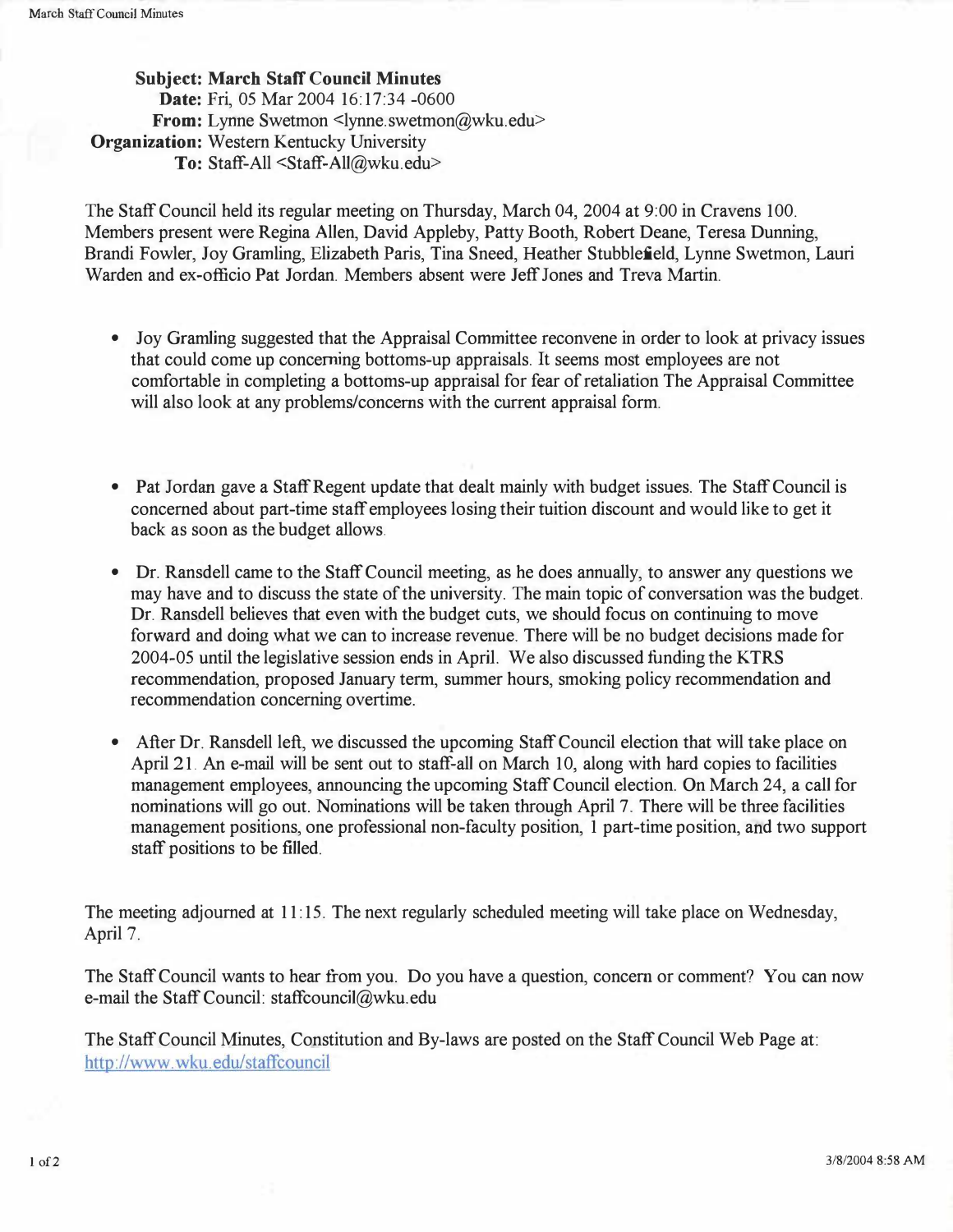Subject: April Staff Council Minutes Date: Mon, 12 Apr 2004 11:19:08 -0500 From: Lynne Swetmon <lynne.swetmon@wku.edu> Organization: Western Kentucky University To: Staff-All <Staff-All@wku.edu>

The Staff Council held its regular monthly meeting on Wednesday, April 7, at 9:00 in MMTH 352. Members present were Regina Allen, David Appleby, Patty Booth, Robert Deane, Teresa Dunning, Brandi Fowler, Joy Gramling, Jeff Jones, Treva Martin, Elizabeth Paris, Tina Sneed, Heather Stubblefield, Lynne Swetmon, and Lauri Warden. Ex-officio member Pat Jordan was absent.

- Staff Council members will man a computer on Staff Council election day, April 21 at Facilities Management from 4:00 a.m. until 4:30 p.m. in order to accommodate anyone who made need access to a computer. The online election will begin at 12:01 a.m. and go through 1 1:59 p.m. Absentee ballots will be available the week prior to the election at Wetherby Administration Building , Human Resources.
- There was a brief discussion concerning a draft of a letter that will be forwarded to Dr. Ransdell concerning a recommendation to count vacation time as time worked when calculating overtime pay.
- Tina Sneed was asked by fellow workers to find out if it was possible to receive overtime pay on a separate paycheck in order to avoid having such a large amount deducted for taxes. Patty Booth explained that another check distribution could not be done in order to avoid higher taxes.
- Joy Gramling reported that the task force that is researching the possibility of a January term will meet again on Monday, April 12. More information on this on this matter will be forthcoming.
- Patty Booth reported that the Safety Task Force had an organizational meeting and will begin regular meetings once a month for the first quarter. Patty will keep us informed of what is going on with this committee.

The meeting adjourned at 11:30. The next regular monthly meeting will be held May 5, 2004 in MMTH.

The Staff Council wants to hear from you. Do you have a question, concern or comment? You can now e-mail the Staff Council: staffcouncil@wku.edu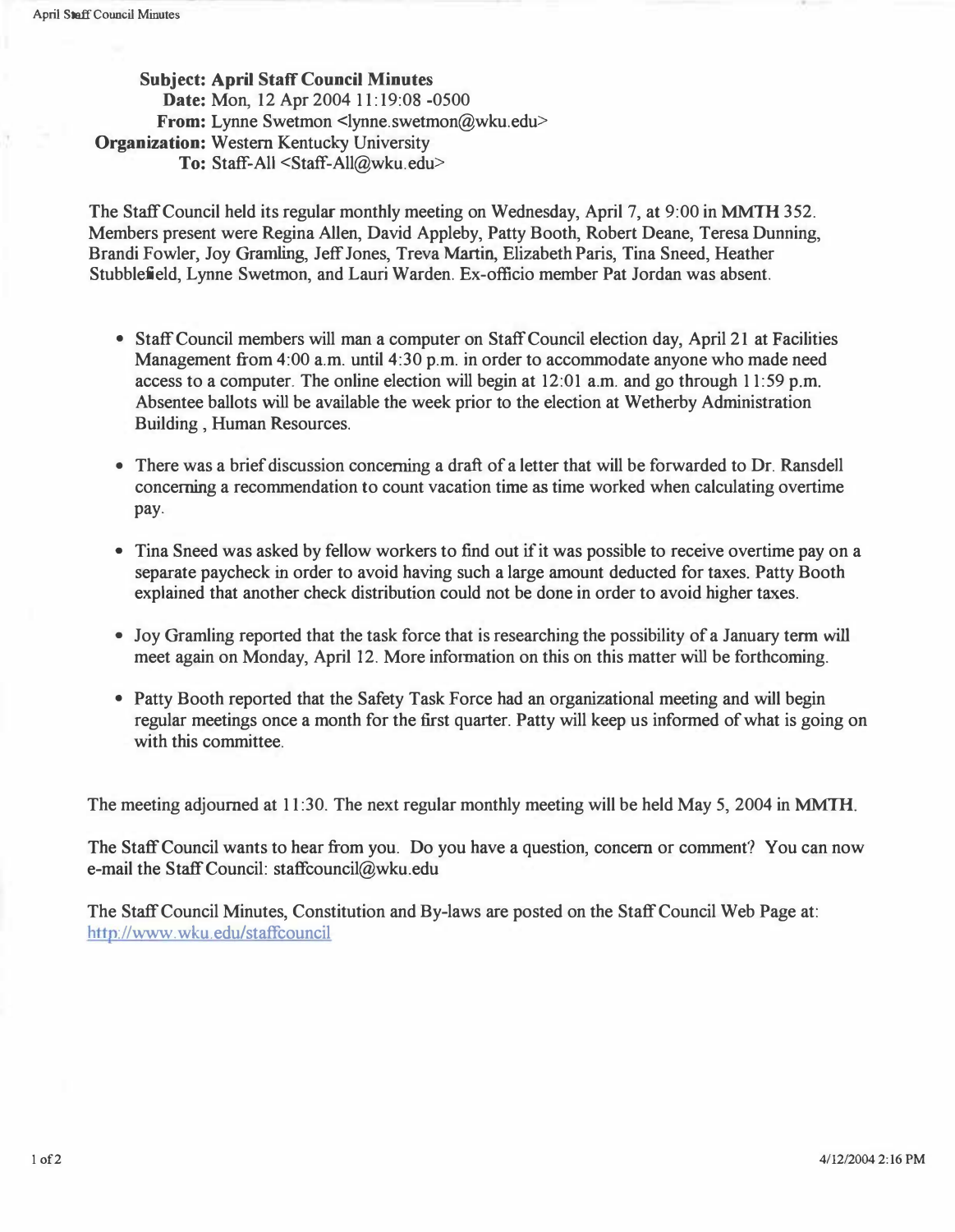Subject: June Staff Council Minutes Date: Wed, 09 Jun 2004 08:45:21 -0500 From: Lynne Swetmon <lynne.swetmon@wku.edu> Organization: Western Kentucky University To: Staff-All <Staff-AII@wku.edu>

The Staff Council held its annual retreat on Wednesday, June 2 in room 131 of the Ag. Center. Members present were Regina Allen, David Appleby, Patty Booth, Robert Deane, Brandi Fowler, Joy Gramling, Jeff Jones, Treva Martin, James McCaslin, Chester McNulty, Elizabeth Paris, Tina Sneed Heather Stubblefield, Lynne Swetmon, Lauri Warden, Bob Zoellner, and ex officio member Pat Jordan. Members absent were Teresa Dunning and Charles McCoy.

- Elizabeth Paris welcomed the new members and gave a brief description of what the Staff Council's job is and what to expect at the monthly meetings.
- The Staff Council took a few moments to discuss the accomplishments made during the 03 04 academic year. Those accomplishments include: exit interviews, improving staff salary and benefits, annual raise pool for permanent part-time staff, improving the annual performance appraisal system, staff mentoring program, KTRS funding, AED's in police cars, smoking policy, fall break brunch, on-line election, and represented staff in the American Heart Walk.
- After some concerns were brought to the attention of the Staff Council, we felt it necessary to revise the nomination process in the Staff Council bylaws. Therefore, after discussion and voting the bylaws now state "WKU staff employees may nominate themselves or any other WKU staff employee to be placed on the ballot in their respective EEO group/category." We believe that this will increase the number of interested staff members who wish to run for Staff Council. The new changes in the bylaws will be available on the Staff Council Website soon.
- David Appleby, who is our benefits representative, will be leaving the Staff Council because his term has expired. However, we believe that given the importance of this position and the knowledge and experience that is a must, we have asked David to continue attending the benefits meetings and begin training his replacement for this position. Sharon Hartz and Bill Basham will also continue representing staff on the benefits committee.
- The Staff Council had been working on the issue of counting pre approved vacation time as time worked when calculating overtime. Although no WKU Policy has been changed, we have been assured that the two departments who have the most recorded overtime, Facilities Management and WKU Police, will work with their employees on a case by case basis to determine time worked when calculating overtime.
- Dr. Gene Tice and Tony Glisson joined the Staff Council for lunch and then were open for any discussions. Our first concern was the proposed January term. Dr. Tice informed us that he has not had any feedback from the January Term Task Force since they met. However, he agreed that he will contact the Administrative Council and also speak with Freida Eggleton who is the Chair of the January Task Force. More information on this matter will be forthcoming.
- Heather Stubblefield wanted to know if it would be possible to allow employees who need to take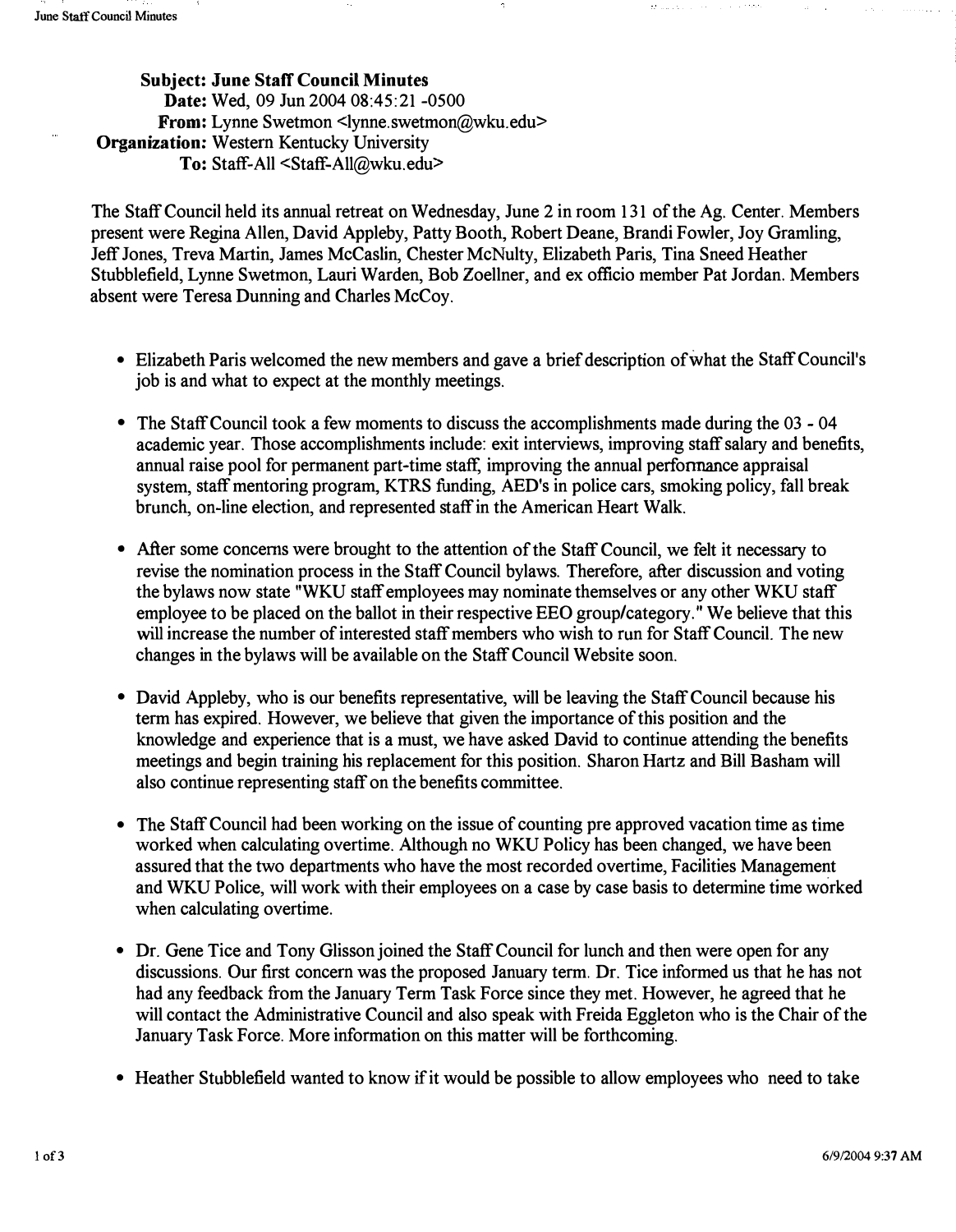off work under the FMLA (Family Medical Leave Act) the option to take days off without pay instead of using up all their sick and vacation time. Tony Glisson agreed that it is possible and asked that the Staff Council write up a recommendation.

- The increase in Preston Center membership fees was brought up for discussion. Dr. Tice informed us that the fees have not increased in years and are needed in order to offset budget cuts. Although some employees may feel that the increase was extreme, it would be difficult to find cheaper rates at any of the health club facilities in Bowling Green. Dr. Tice also informed us that there is a plan to expand the size of the Preston Center in the future in order to accommodate members.
- The discussion of Paid Days Off as opposed to the traditional vacation days and sick days was brought to the table. Tony Glisson said the main advantage of the PDQ system is simplicity. At the present, employees fill out a sheet showing time they took off and list it either under vacation time or sick time. However, many employees put the time under the wrong colunm and then can't understand why they were deducted for sick time instead of vacation time and vice versa. With the PDQ system, it wouldn't matter why you took the time off. A committee will look into this system and decide if it is something that would benefit staff employees. More information on this will be forthcoming.
- Tony Glisson was happy to announce that due to the passing of House Bill 434, employees who are in the ORP retirement system have been granted a one time chance to move from ORP to KTRS retirement system. Some employees felt they had signed up for this retirement system without being properly informed of all the benefits or lack there of. Tony is planning to have some informational meetings for OPR retirement employees who are interested in switching retirement systems.

After Dr. Tice and Tony Glisson left the meeting, the Staff Council continued with the agenda.

- Elizabeth Paris gave an update on the meeting with Doug Ault and Judy Blankenship concerning shift changes for some BSA's. David Appleby, Joy Gramling, and Tony Glisson also attended this meeting. Doug and Judy explained what had been done to make sure the BSA's involved in the pilot program were given every opportunity to voice their opinion. Management at Facilities will assess the pilot program at the end of the summer.
- Elizabeth Paris reported that she is waiting for a list of names of people that should be included in determining proper designated smoking areas on campus. The smoking committee will continue to work on this matter and more information will be forthcoming.
- Patty Booth reported on the Safety Task Force which had the student representatives survey other students on campus. By in large students feel safe. However, the students would like to see more lighting on campus. This committee has been meeting monthly and hopes to have some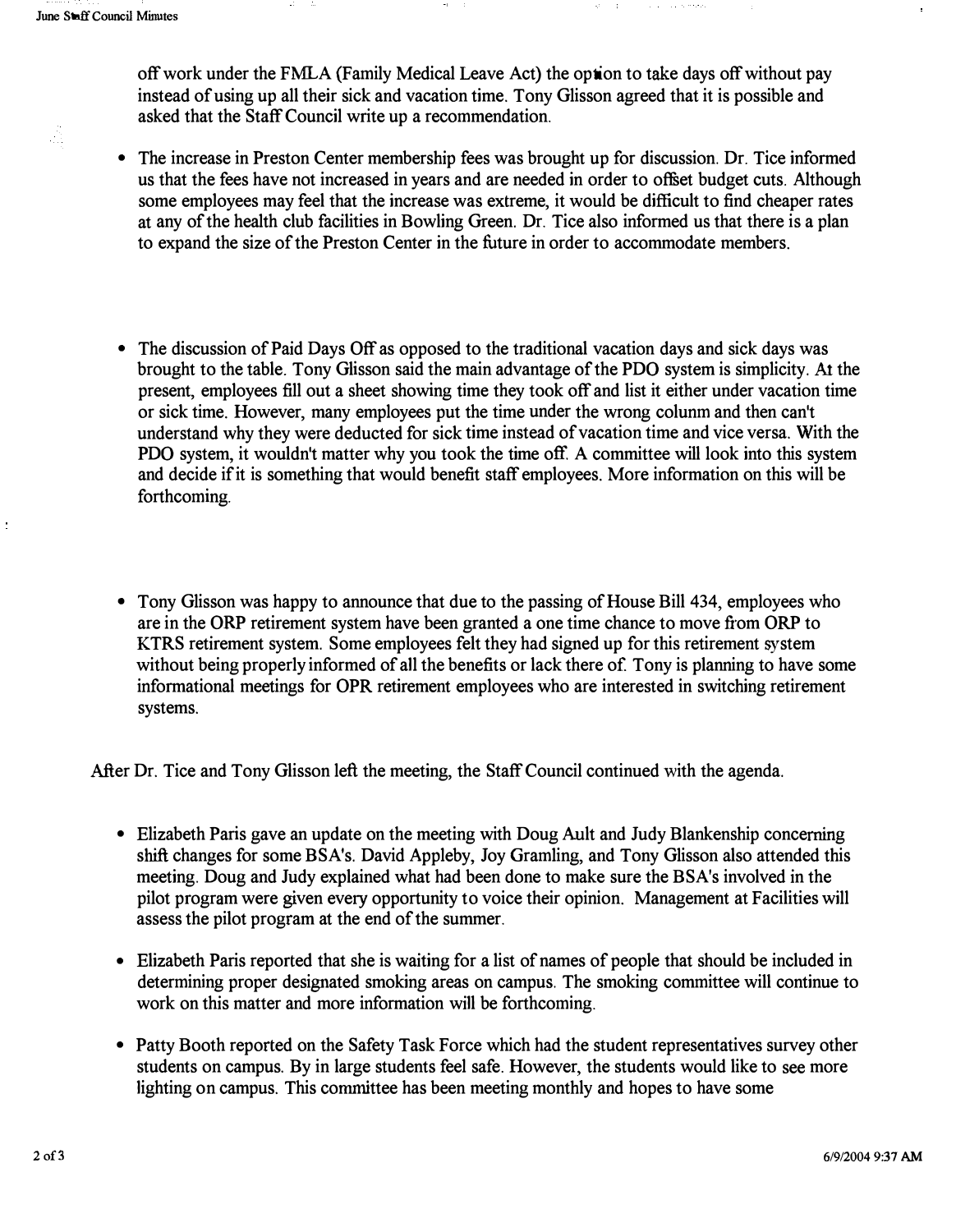recommendations in a couple of months.

- Pat Jordan wanted to discuss the part-time staff tuition benefit that was lost during the recent budget cuts. In order for the University to achieve Strategic Goal #3, we feel that it is necessary to return this benefit to our part-time staff employees and have listed this as one of the Staff Council's goals for the 04-05 academic year.
- The last item on the agenda was the election of officers for the new year. Jeff Jones was nominated for the position of Web Master. Lynne Swetmon was nominated for Secretary/Treasurer and Elizabeth Paris was nominated for President. No other nominations were brought forward and the nominees were voted in as officers for the 04-05 academic year.

The meeting adjourned at 3:45.

The next Staff Council monthly meeting will take place on Wednesday, July 14 at 9:00 in TCCW 368.

The Staff Council wants to hear from you. Do you have a question, concern or comment? You can now e-mail the Staff Council: staffcouncil@wku. edu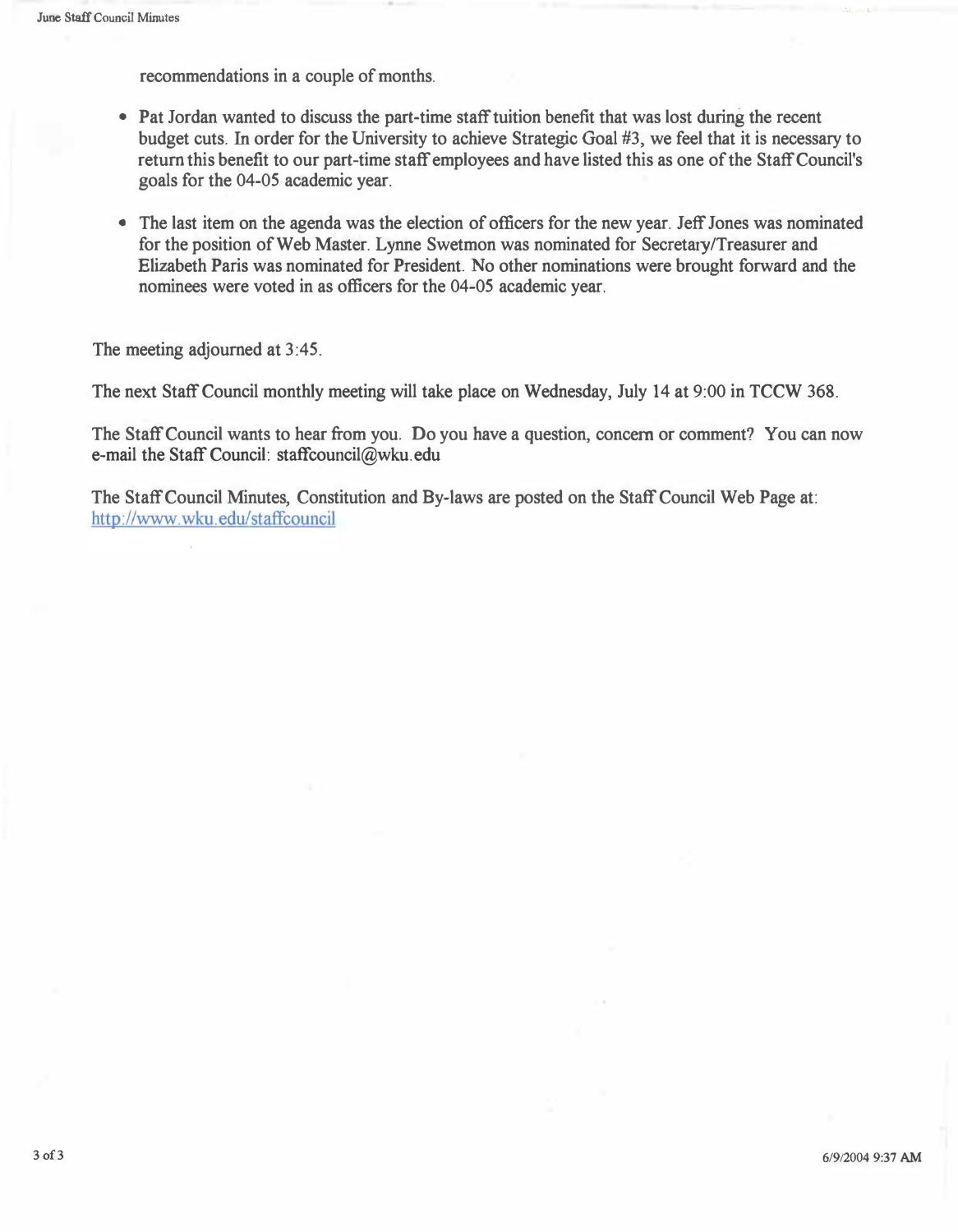Subject: July Staff Council Minutes From: lynne swetmon <lynne.swetmon@wku.edu> Date: Tue, 20 Jul 2004 12:15:00 -0500 To: Staff-All <Staff-All@wku.edu>

The Staff Council held its regular monthly meeting on Wednesday, July 14 in TCCW 368. Members present were Patty Booth, Robert Deane, Teresa Dunning, James McCaslin, Charles McCoy, Chester McNulty, Elizabeth Paris, Lynne Swetmon, and Lauri Warden. Members absent were Joy Gramling, Jeff Jones, Tina Sneed, Heather stubblefi�ld, Bob Zoellner, and ex-officio Pat Jordan.

Brian Ward who serves on the Shared Medical Leave Committee, gave us a report on how this service is going. Brian stated that there are about ten people a year who have received sick days from the bank. He also reports that the committee has not seen any abuse of this system and is pleased that we are all able to contribute to others. Although an e-mail is sent out once a year reminding the staff they can contribute, you may contribute at anytime throughout the year.

Committee's for the new years were set up as follows:

staff Leadership Lynne Swetmon, Lauri Warden, and Bob Deane is an alternate.

Staff Excellence - Charles McCoy and Lauri Warden

Transportation - Bob Zoellner

Diversity Committee - Bob Deane

Designated Smoking Policy - Patty Booth, Lauri Warden, and Tina Sneed

Benefits - James McCaslin

Budget Committee - Elizabeth Paris

Lauri Warden reported that the Designated smoking Policy Committee will meet later in July with a HVAC employee to survey possible designated areas. The committee plans to have a policy recommendation ready in the fall.

Elizabeth Paris reported that the Fall Break Brunch will take place on October 7 in the Garrett Ballroom. Preparations are now underway to make this a successful brunch.

The meeting adjourned at 11:10.

The next regular monthly meeting will take place on August 4 at 9:00 a. m.

The Staff Council wants to hear from you. Do you have a question, concern or comment? You can now e-mail the Staff Council: staffcouncil@wku.edu <mailto:staffcouncil@wku.edu>

The Staff council Minutes, constitution and By-laws are posted on the staff Council Web Page at: http://www.wku.edu/staffcouncil <http://www. wku. edu/staffouncil>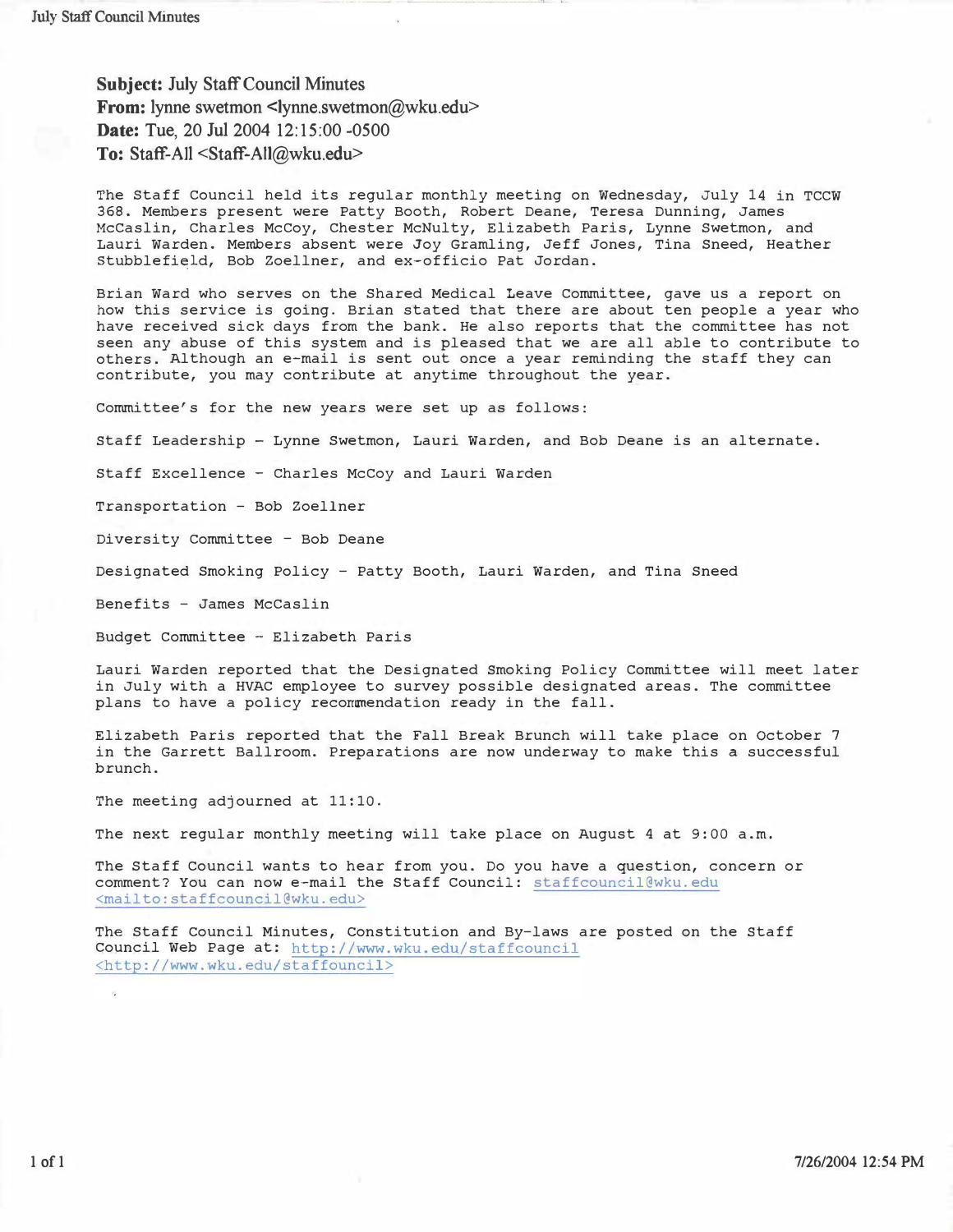Subject: Minutes of August Staff Council Meeting From: lynne swetmon <lynne.swetmon@wku.edu> Date: Tue, 10 Aug 2004 09:19:20 -0500 To: Staff-All <Staff-All@wku.edu>

The Staff Council held its regular monthly meeting on Wednesday, August 4 in the Service Supply Building conference room. Members present were Patty Booth, Joy Gramling, Jeff Jones, James McCaslin, Charles McCoy, Chester McNulty, Elizabeth Paris, Tina Sneed, Heather Stubblefield, Lynne swetmon, Lauri Warden, Bob Zoellner and Ex-Officio Pat Jordan. Members absent were Robert Deane and Teresa Dunning.

- \* The meeting began by making goals for the 2004-05 year. Those goals are as follows:
- \* Improve staff salaries and benefits

Achieve full funding for KTRS sick leave benefit which would achieve parity with KERS and KTRS (KERS employees may use 1 year of sick leave to enhance their retirement benefit while KTRS employees are limited to 6 months)

University funding for Staff Leadership Institute

Central funding for tuition for part-time staff (this central funding was taken away as part of the budget cut in early 2004)

- Look into options for one-time use of medical reserve fund
	- \* A lengthy discussion of the Fall Break Brunch took place. Preparations are well underway to make this one of the best brunches we have had thus far. The date for the brunch is October 7.
	- \* Joy Gramling reported that the Performance Appraisal Committee is tying up loose ends concerning the new form that was used last year. However, there have been some concerns about the new appeals process. It seems that people are appealing their evaluation even though it may not have been an unsatisfactory evaluation. The Staff Council believes that staff should have the right to appeal their evaluation when they believe they were given an unfair evaluation, regardless of whether their evaluation was deemed unsatisfactory by their supervisor. Therefore, Joy Gramling motioned that we recommend that the appeals process remain as is and there was a vote taken which was unanimous. Elizabeth Paris will pass this recommendation on to Tony Glisson.
	- \* Joy Gramling reported that the January Taskforce has been disbanded. January term classes will begin in 2006. Dr. Burch will attend the September Staff Council meeting to answer our concerns about the implementation of a January term.
	- \* A concern was brought to the Staff Council that a division of the University has implemented its own version of the University wide vacation/sick leave policy. The Staff Council is very concerned that a division is being allowed to circumvent the University policy and will be investigating further.
	- \* Lauri warden gave an update on the Designated Smoking committee. This committee consisting of members of the staff Council, Environmental Health and Safety, HVAC, and the Wellness Program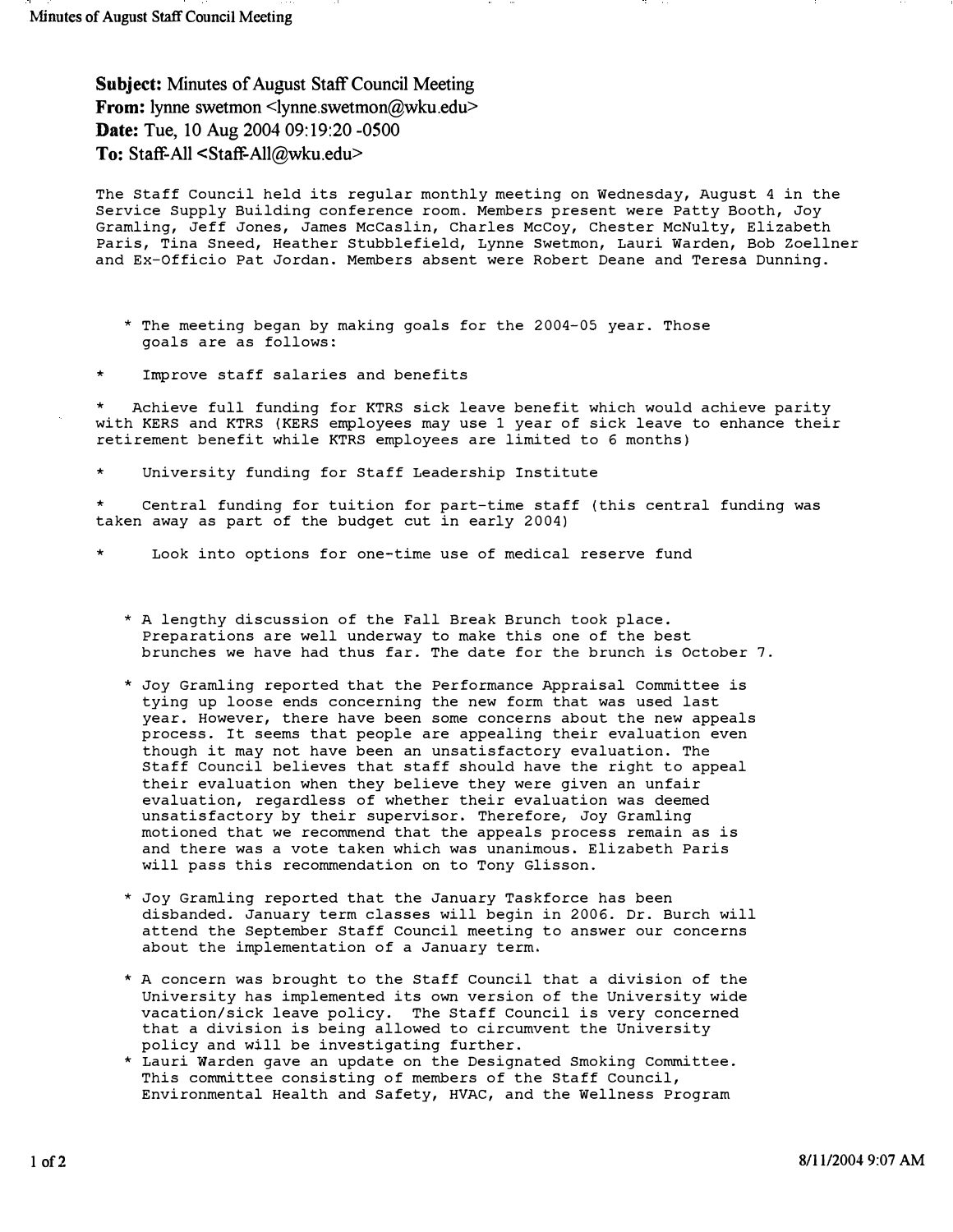have been hard at work walking the campus to decide where the designated smoking areas should be. They will meet one more time and then present their recommendations at the September Staff Council meeting.

\* Pat Jordan reported that she continues to represent the staff to the best of her ability as a member of the Board of Regents.

The meeting adjourned at noon.

The next regular monthly meeting will take place at the Glasgow Campus on Wednesday, September 1.

The Staff Council wants to hear from you. Do you have a question, concern or comment? You can now e-mail the Staff Council: staffcouncil@wku.edu <mailto:staffcouncil@wku.edu>

The staff council Minutes, Constitution and By-laws are posted on the Staff Council Web Page at: http://www.wku.edu/staffcouncil <http://www.wku. edu/staffouncil>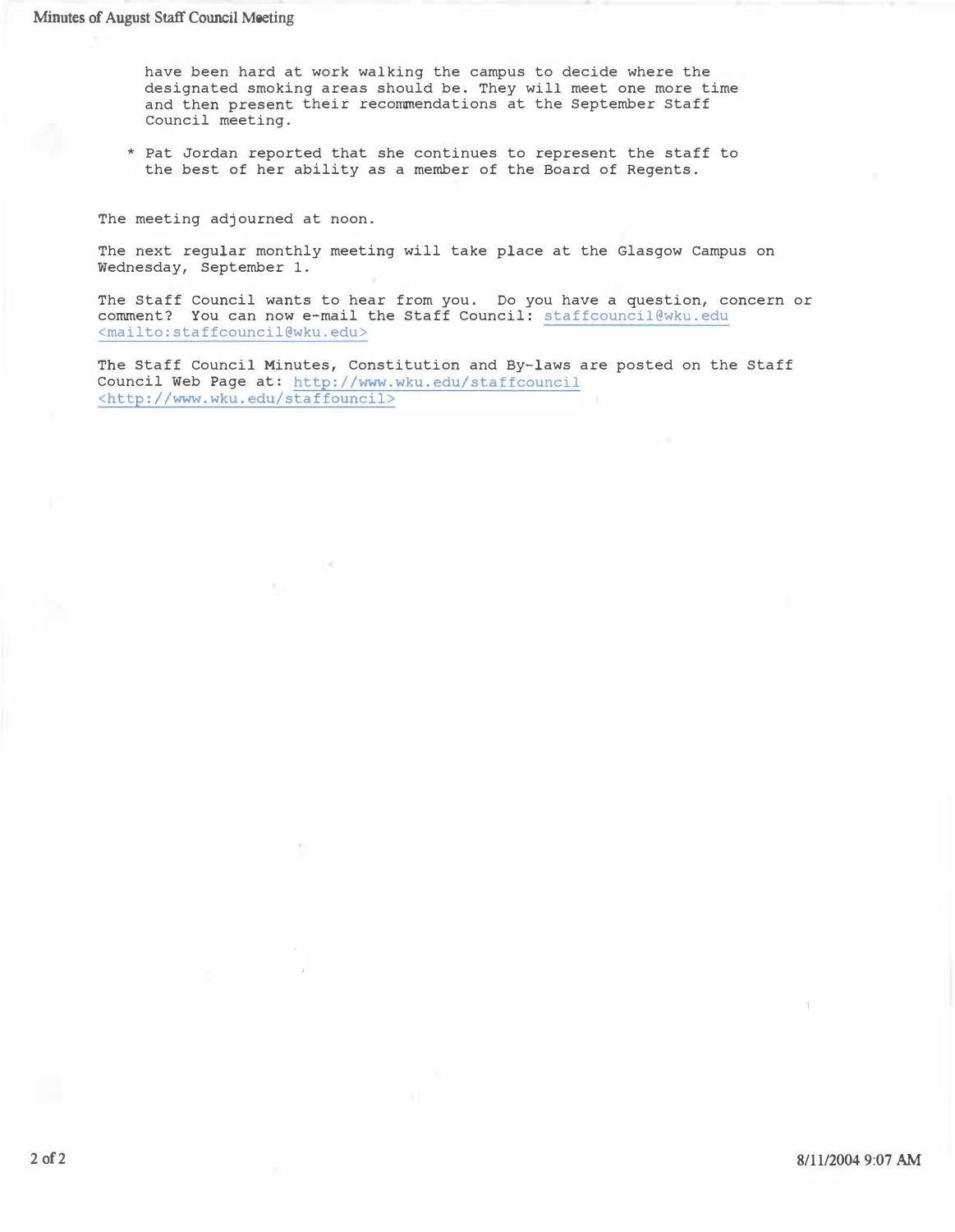Subject: November Staff Council Minutes From: lynne swetmon <lynne.swetmon@wku.edu> Date: Thu, 11 Nov 2004 12:06:53 -0600 To: Staff-All <Staff-All@wku.edu>

The Staff Council held its regular monthly meeting in room 279 of MMTH. Members present were Patty Booth, Robert Deane, Joy Gramling, James McCaslin, Charles McCoy, Chester McNulty, Elizabeth Paris, Tina Sneed, Heather Stubblefield, Lynne Swetmon, Lauri Warden, Bob Zoellner, and ex-officio Pat Jordan. Members absent were Teresa Dunning and Jeff Jones.

- \* Elizabeth Paris reported on the approval of the Designated Smoking Areas Policy by the Administrative Council and President Ransdell, who requested that the committee continue working to implement this policy. Building coordinators will be contacted with information on designated smoking areas for each building in the near future and will be responsible for forwarding this information to building occupants.
- \* James McCaslin reported that the benefits committee worked hard in order to keep the insurance premiums down this year. There is a slight increase for employees in the couple's category. James also reported on the January term implementation committee. This committee is continuing to ask and answer questions so that every aspect of the university is looked at and addressed.
- \* Joy Gramling reported that the Appraisal Committee met with Tony Glisson to address issues with the new performance appraisal form that were reported last year.
- \* Patty Booth reported on the Campus Safety Advisory Committee. This committee has met with several fraternity presidents to discuss ideas that could make the campus safer, especially on Thursday nights. They presented a list of Risk Management Rights and Regulations which define parameters for safe social affairs and penalties for non-compliance. More information on this matter will be forthcoming.
- \* Elizabeth Paris reported that the Management Contract for Facilities Management is up in June. A committee is being set up to write a Request for Proposal and review bids. Elizabeth Paris will serve on this committee as a representative of the staff.
- \* Elizabeth Paris announced that we would begin to look at staffing levels on campus and how they have increased or decreased. There is a consensus that with the increase in enrollment and hiring of new faculty, there has not been an adequate amount of hiring in staffing positions. Reports have been requested from Human Resources and will be compiled to document the recent hiring trends.
- \* The Staff Council will also begin to look at the dependent child scholarship. This benefit allows an employee's dependent child a scholarship for half-tuition. However, if that child is academically or athletically inclined and receives tuition scholarship money from other sources, the employee may not receive this benefit. As the policy stands now, the dependent child scholarship does not kick in until all other scholarships have been applied. We believe that this punishes the good students and since those are exactly the type of students Western wishes to attract, it doesn't make sense that the student wouldn't be allowed this dependent child scholarship to help with other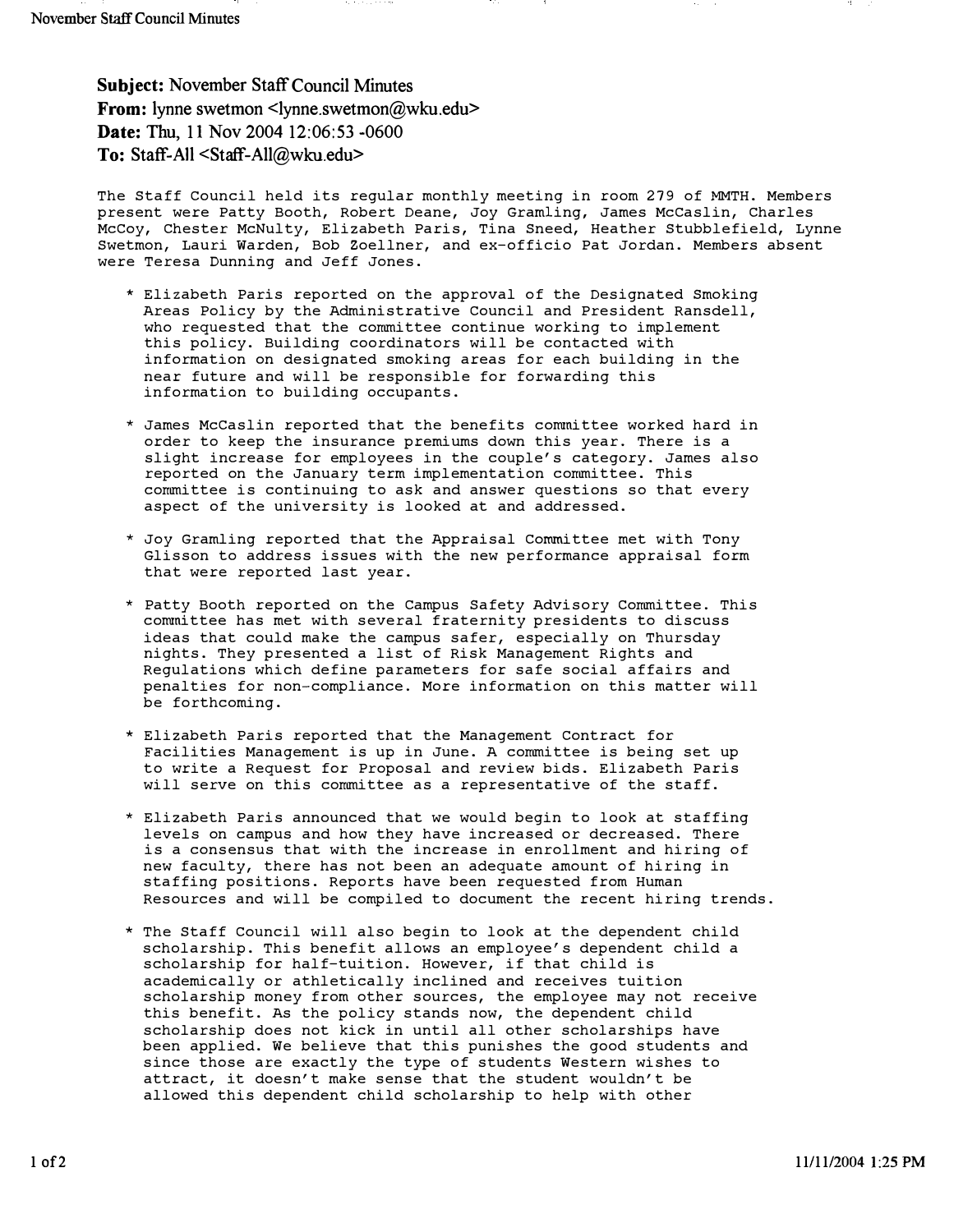expenses. There are many expenses besides tuition that a student uses scholarship money to help pay for such as food, books, housing, etc. More information on this matter will be forthcoming.

The meeting adjourned at 11:45. The next Staff Council meeting will take place on Wednesday, December 1 at 9:00 in the HAF boardroom in Diddle Arena.

The Staff Council wants to hear from you. Do you have a question, concern or comment? You can now e-mail the Staff Council: staffcouncil@wku.edu <mailto:staffcouncil@wku.edu>

The Staff Council Minutes, Constitution and By-laws are posted on the Staff Council Web Page at: http://www.wku.edu/staffcouncil <http://www.wku.edu/staffouncil>